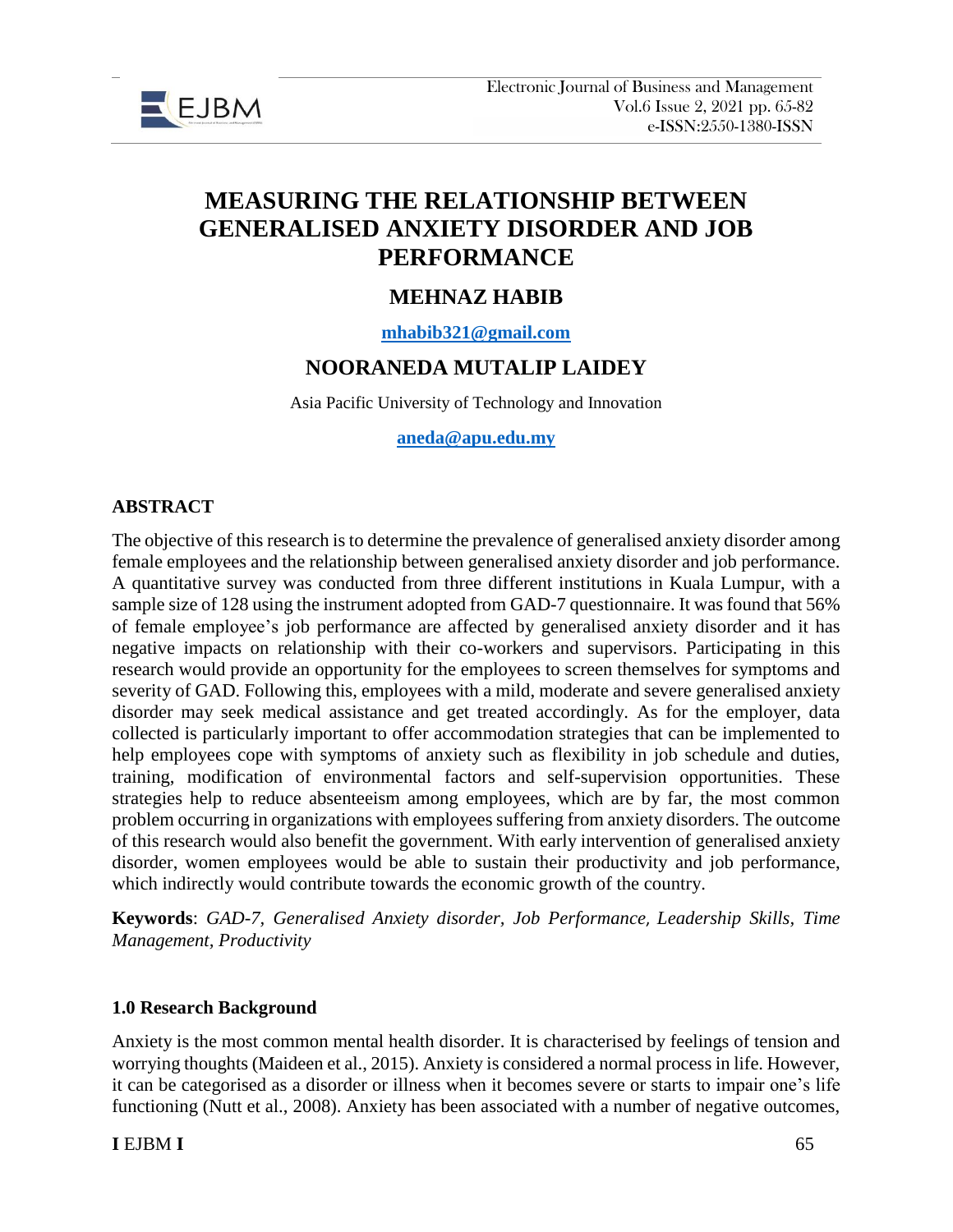

including decreased work productivity (Kessler & Frank, 1997), impaired work, family, and social functioning (Olfson et al., 2000), physical disability (Brenes et al., 2005) and even mortality (Brenes et al., 2007).

Generalised anxiety disorder (GAD) is a type of anxiety disorder that involves excessive worry and nervousness over a variety of matter/things, including family, school/work, relationships, routine tasks, health, money and self-image. Symptoms of GAD differ from one individual to another, but the most common ones include nervousness, palpitations, insomnia, diarrhoea, dyspnea, abdominal pain, headache and chest pain (Gliatto, 2000). It is generally difficult to detect GAD as it often exists together with other medical and psychiatric conditions, such as irritable bowel syndrome and hypertension, diabetes and cardiac diseases (Kartal, 2011). A person with GAD may have a high level of fear, dread and concern. As the name implies, anxiety is not focused on one particular thing. More interestingly, no specific factor(s) had been linked to the prevalence of this condition. GAD develops gradually, can begin at any point of life and manifest either as mild, moderate, or severe. According to Kennart (2017), the severity will impact how well a person can function and it may affect anyone. However, it was suggested that women have a higher prevalence of GAD than men (Howell et al., 2001), as women are more sensitive to lifetime adversity and onset of symptoms at certain phases of the menstrual cycle. Additionally, it was also found that female with low education level, poor health, and exposure to life stressors have a higher chance of experiencing this condition (Wolitzsky-Taylor et al., 2010).

In Malaysia, women make up 55.5% of the labour force participation (World Bank, 2019) compared to 54% of participation in the year 2015 (Economic Planning Unit Malaysia, 2015). Women's active participation in socio-economic fields is deemed essential to increase the global competitiveness and sustainable development of the country. Women had been acknowledged as an important economic resource and the key to a productive and prosperous society (Noor & Mahudin, 2016). Working women are often associated with a high level of stress, depression and anxiety (Kermane, 2016) as they find it hard to cope with the various responsibilities expected of themselves. Noor & Mahudin (2016) reported that women "tend to drop out of the labour force after childbirth" as they are challenged to balance a successful career with their role as wives and mothers.

#### **1.1 Problem Statement**

GAD had been linked to many aspects of life, including employees' job performance. Employees' job performance directly affects organizational effectiveness (Cheng et al., 2007). Job performance refers to work-related activities expected of an employee and how well those activities were executed. It is the work outcomes achieved for a job function during a specified period of time (Deadrick & Gardner, 2000). Adaptive performance had been accepted as a component of overall employees' job performance, referring to the ability to change his/her behaviour to meet the demands of an environment. It is the ability to adapt to dynamic work situations (Hesketh & Neal, 1999) and readiness to change behaviours according to new events in the organization (Pulakos et al., 2000). Eight dimensions of adaptive performance had been reported, including "dealing with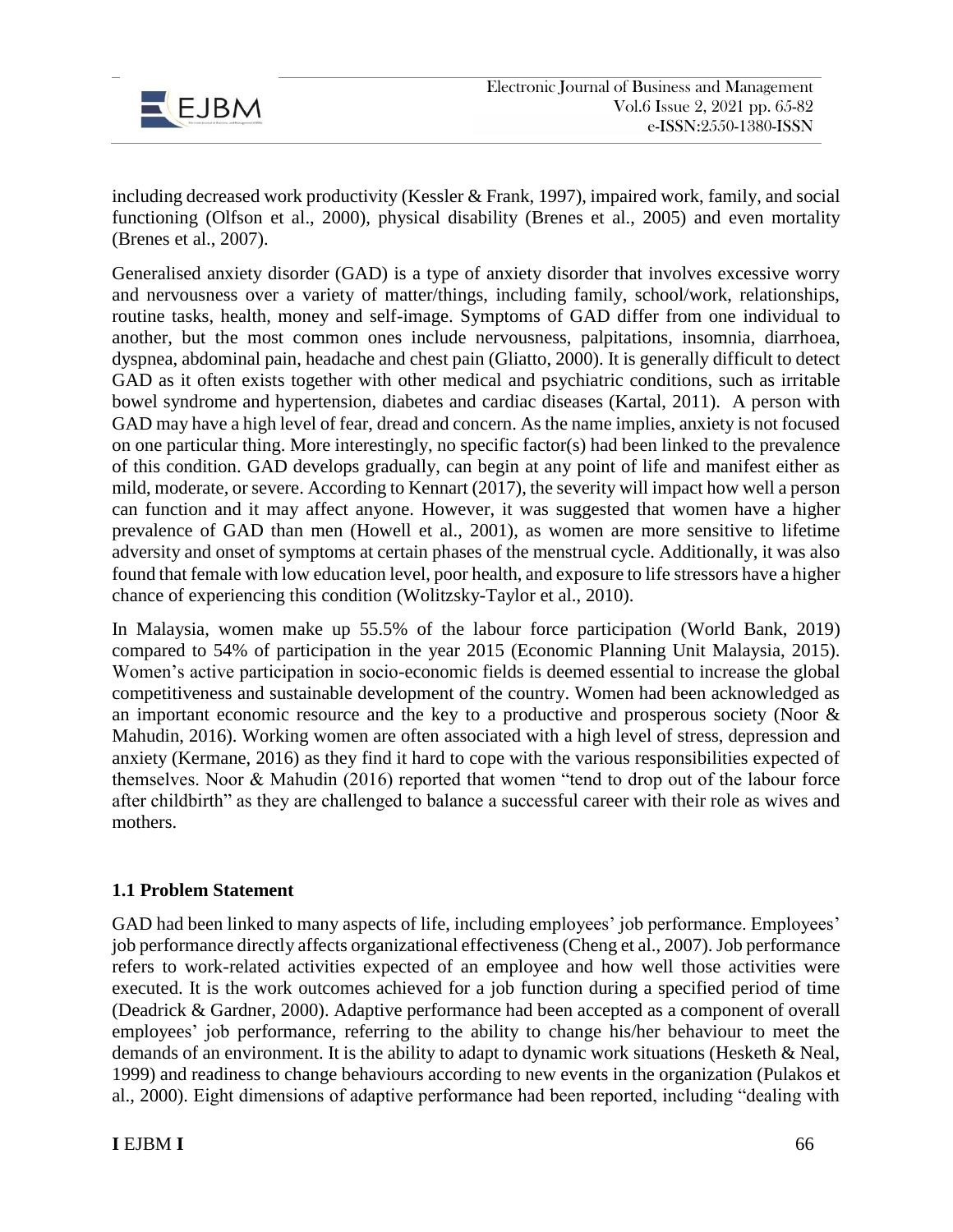

uncertain or unpredictable work situations; handling emergencies or crises; solving problems creatively; handling work stress; learning new tasks, technologies and procedures; demonstrating interpersonal adaptability; demonstrating cultural adaptability; and demonstrating physically oriented adaptability". Successful adaptive performance implies that employees can cope with uncertainty and changes in organizations (Edwards & Morrison, 1994; Goodman, 1994).

Failure to adapt to job requirements and ambiguous situations in the workplace may result in employees feeling helpless and stressed, which eventually may lead to anxiety and panic disorders. Most of the occupations in the world require employees to be efficient and more importantly, flexible to support the achievement of organizational goals. Thus, it is common to measure their job performance based on adaptive behaviours; in which Adaptive Performance Scale is used as a tool to determine the performance of employees in the eight dimensions of adaptive behaviour.

Unfortunately, not much literature is available on adaptive behaviour, job performance and anxiety disorders among female employees in Malaysia. As such, it is of great importance for having more researches on these variables in the Malaysian context, with special attention to GAD and job performance of female employees. GAD had been reported to affect employment in various ways. Although it is not a physical sickness per se, yet the symptoms may affect employees' capabilities to perform their task performance and contextual performance (Bullock, 2013). Task performance typically refers to actions stated in job descriptions whereas contextual performance are behaviours that contribute to the overall success of an organisation, such as team spirit and avoidance of conflict (Borman & Motowidlo, 1993). Anxiety can make performing at work stressful as it reduces employees' confidence about their abilities. When there is a lack of confidence, even routine tasks would appear difficult to accomplish. This exaggerates anxiety symptoms and as a result, activity impairment and absenteeism of the employees may occur.

According to Plaisier *et al*., (2010), employees with depressive or anxiety disorders have high absenteeism and perform poorly in their job. They often associate common situations with uncontrolled worry and panic; believing that the common situations are unsafe for them. When anxiety and other subsequent responses occur, they tend to flee the scene, at least temporarily. As a result, low productivity at work accounting for multi-billion dollars loss may occur (Plaiser, et al., 2012). Thoganian et al. (2014) also reported that employees with GAD often face an additional burden of living cost. This may arise due to a loss of productivity at work that might result in decreased salary and other monetary benefits. Employees with GAD also frequently experience 'accompanying' physical disorders such as peptic ulcer, diabetes, and irritable bowel syndrome as well as cardiac and other symptoms that often have no identifiable physiologic cause (Goodwin & Stein, 2002; Grigsby et al., 2002). Failure to treat these disorders may lead to chronic attacks of anxiety (Ballenger et al., 2001). As such, employees may have an endless visit to medical care providers and are at risk of recurrent hospitalisation. Apart from these, choosing a career or changing a job can be extremely difficult for people with GAD, as the symptoms may hinder them from coordinating with their new colleagues and management. As a result, they seldom remain in one place for a long period. This indeed could be unfavourable for career progress and future employment of an employee.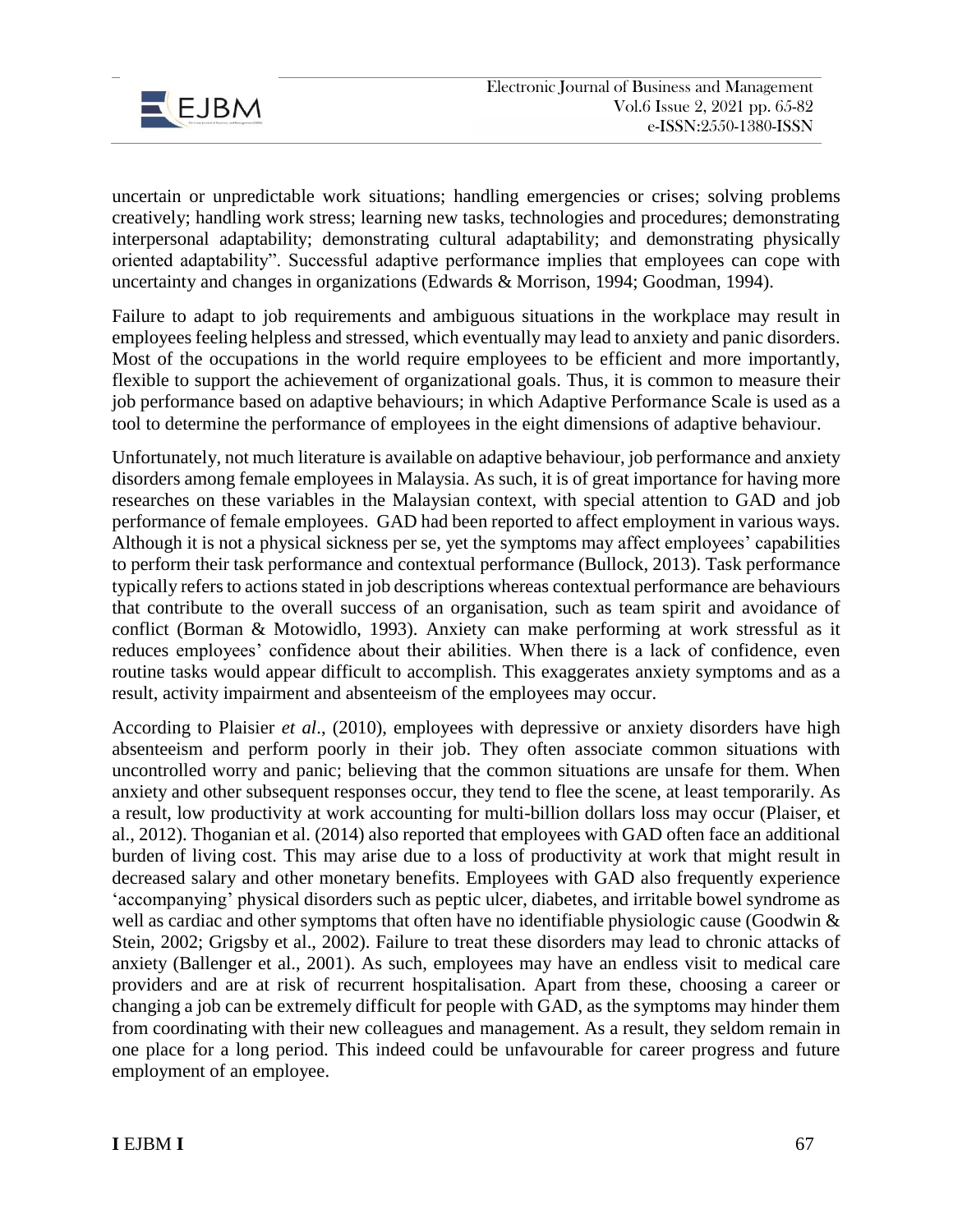

It was reported that people with GAD may have suffered from its symptoms for 5 to 10 years before the actual diagnosis is made (Wiernik et al., 2012). More importantly, the negative effects that GAD can have on job performance of an employee urgently call for an effort to describe this condition among female employees in Malaysia. Therefore, a research to address the relationship between the prevalence of GAD in women employees and their job performance is necessary. As such, this study has two main objectives. First is to assess the prevalence and of GAD among female employees and secondly, to determine the relationship between the prevalence of GAD and job performance of female employees.

## **2.0 Literature Review**

GAD is characterised by inappropriate, excessive and continuous worrying and not limited to any particular circumstance or situation. A person suffering from GAD may have physical anxiety symptoms such as tremors and tachycardia, as well as psychological symptoms that include fatigue, restlessness, irritability, disturbed sleep and difficulty focusing. As disabling the disorder as it may be, it is very common (Lader, 2015). It has been found that up to one in five people may have GAD at some point in their lives but less than half of the people have full remission after six years (Gale and Millichamp, 2011). In theory, uncontrollable and persistent anxiety and worry that lasts for at least six months can be characterised as anxiety (Stein, 2015).

One in three adults in the country is grappling with mental health issues, whether they realise it or not. Startling and worrying findings shared by the Health Ministry have also revealed an increase in the number of women suffering from poor mental health (Arumugam, 2016). According to research, women are harmed the most from anxiety disorders, especially at the ages 25-29. The annual years of healthy life lost per 100,000 people from anxiety disorder in Malaysia increased 12.8% since the year 1990, which is an average of 0.6% a year (Healthgrove, 2017). In some researches done previously, it has been found that anxiety does take a toll on every aspect of a person's life, including work. 56% of surveyed employees state that anxiety affects their job performance, half of whom report negative impacts on relationships with co-workers and supervisors (Jones, 2017). GAD at the workplace may eventually take the wrong turn on the entire business operations and some of the effects are missing deadlines, high employee turnover and damage to company image.

Forty million Americans are affected by anxiety at the workplace and research done by Anxiety and Depression Association of America (ADAA) showed that it can decrease job performance. And one of those worst outcomes is missing out on deadlines (Jones, 2017). Other studies were done in the Journal of Applied Psychology how that the major thing that drives job performance is interpersonal relationships. Unfortunately, an employee suffering from GAD may end up avoiding co-workers, in hopes to avoid interpersonal conflicts. And because work is a collaborative environment, the effects of anxiety is very easily shown since, it may have a direct effect on a company's bottom line (Jones, 2017). To add, people who suffer from GAD may experience less job satisfaction and once an employee feels unfulfilled or dissatisfied with their work, they may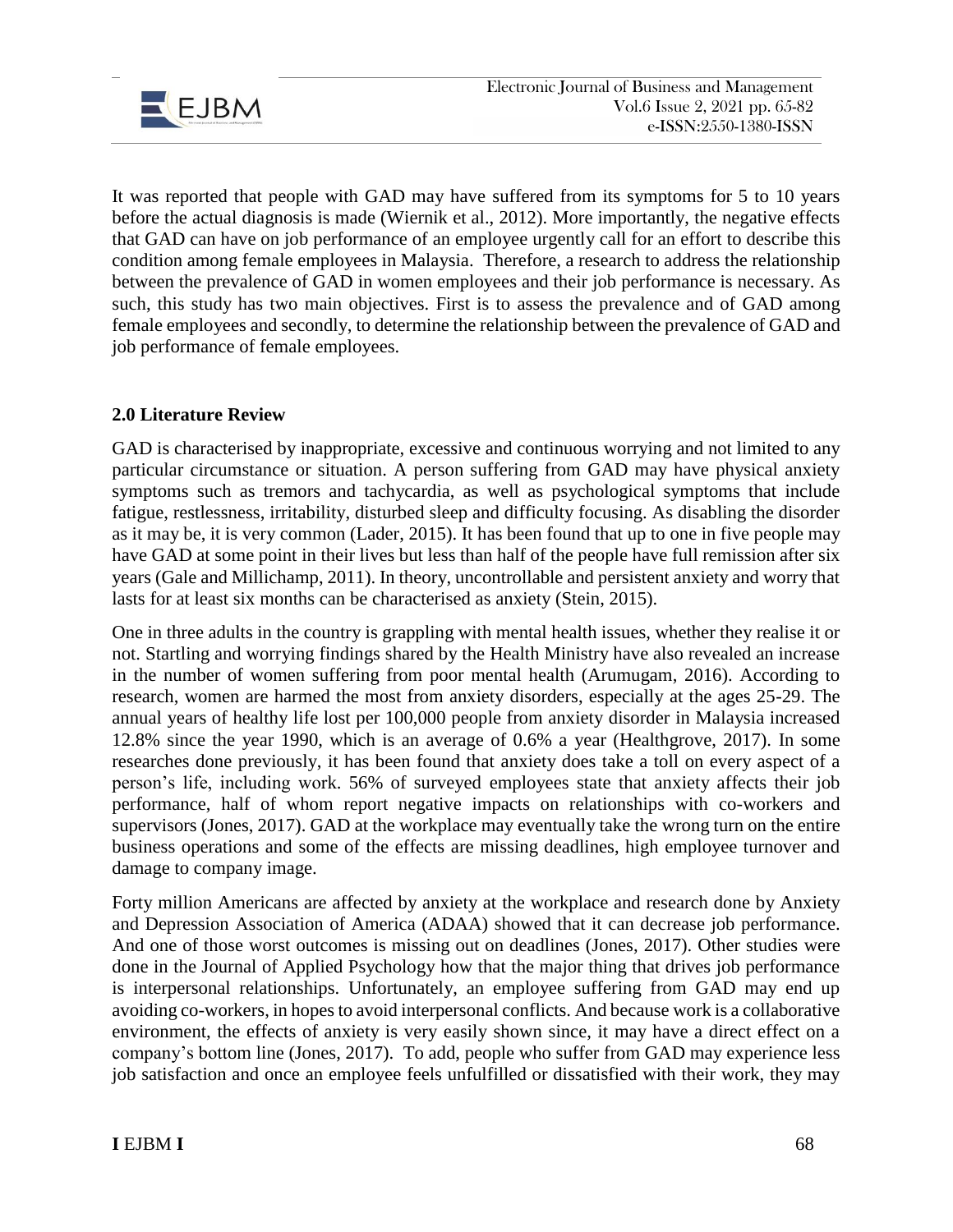

end up leaving the job. This will lead to high employee turnover and wasted money on efforts of recruitment.

### **2.1 Linking GAD and Work Performance**

Work performance can be defined as whether a person manages to fulfil their job duties and responsibilities well enough. Companies tend to assess their employee's performance on a quarterly or sometimes annual basis to clarify areas that may require improvement. Work performance is an important factor in organisational success. (Litmos, 2017) Job performance is the way an employee would perform at work and it is determined during job performance reviews with an employer, who takes into consideration factors such as leadership skills, time management, organisational skills and productivity to analyse an employee (Hose, 2017). In other words, whether an employee has been doing their job well or not. It is important to take into account that individual job performance and should not be confused with measuring the outcome of their work. Job performance is very simple, the measurement of an employee's behaviour and attitudes. This is because the outcome of an individual employee's role depends on a variety of factors such as employee background, the mental condition of the employee, economy etc. (Culture IQ, 2018). Activity impairment represents the degree to which health problems affect regular activities, whereas absenteeism refers to the level of productivity lost due to health problems (Thoganian et al., 2014). Symptoms of GAD at the workplace could be translated into difficulty working with colleagues and clients, trouble concentrating and turning down assignments due to fear of failure (Thoganian et al., 2014). People who had experienced anxiety attacks had difficulties performing their tasks with precision and perfection. This is especially true for jobs that require manual labour. Employees who suffer from anxiety disorders often have muscle pains, which makes it difficult for them to do physical work. Besides, employees who handle sharp tools, hazardous equipment and poisonous substances are at risk of are harming themselves during episodes of anxiety attacks. These are common predictors of absenteeism in many employees with GAD. (Nash-Wright, 2011).

#### **2.2 Research Framework**

The theory that has been used in this research is Cognitive Dissonance Theory, which implies how certain uncomfortable situations may give rise to conflicting attitudes, beliefs or behaviours (McLeod, 2018). This theory was proposed by Leon Festinger, who observed that those situations involving conflicting attitudes or beliefs may lead to alteration of a person's behaviour to reduce the discomfort or restore balance.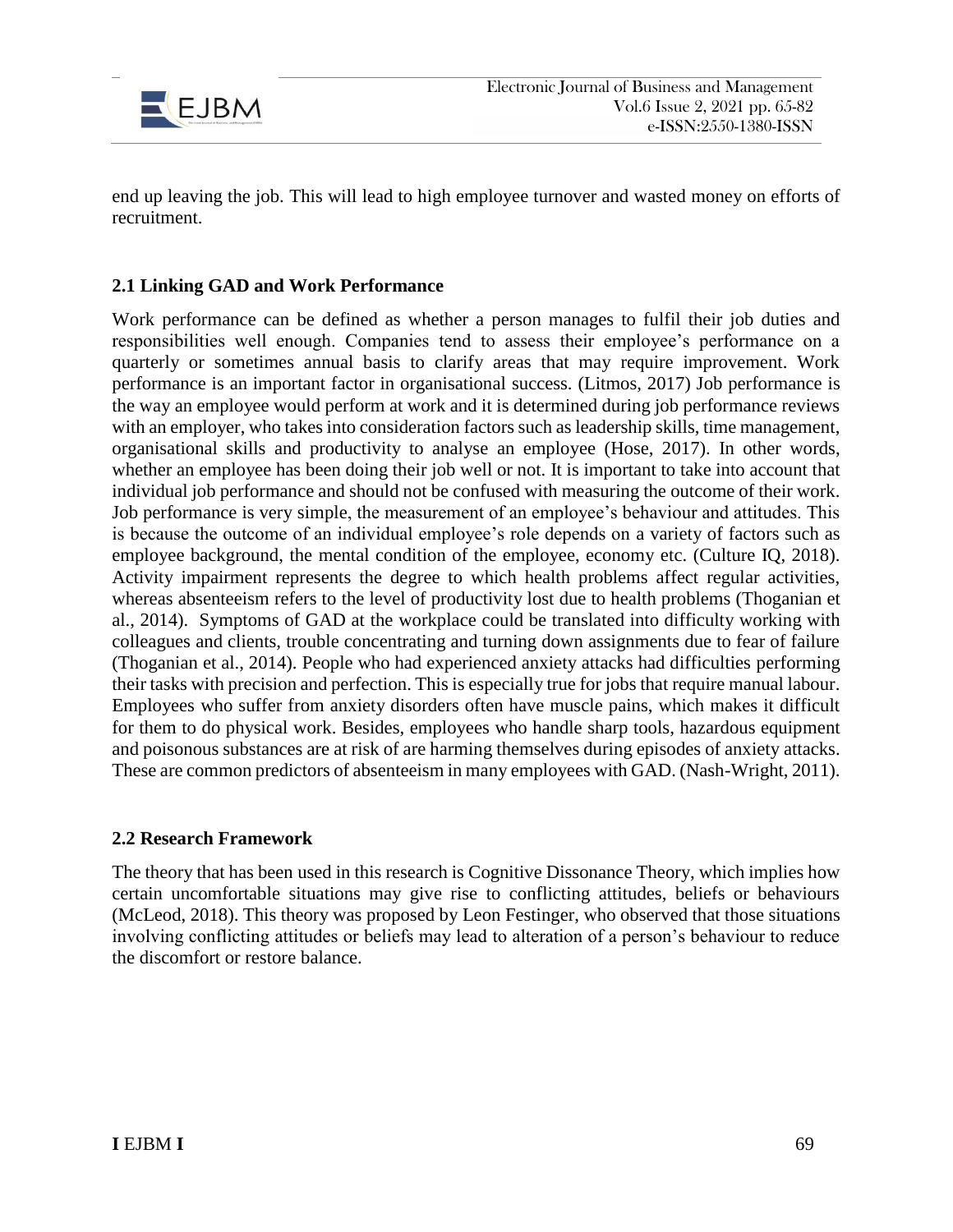



**Figure 1: Cognitive Dissonance Theory (McLeod, 2018)**

The main purpose of this theory was to investigate how anxiety can contribute to the existence of dissonance. The implications pointed out that an individual constantly strives to be consistent within oneself. A person's attitudes and opinions, for instance, tend to exist in clusters that are internally consistent (Festinger, 2017). For example, if a person believes anxiety disorder is not normal are very likely to ignore symptoms of anxiety no matter how bad it may get. Dissonance is thought to exist when cognitions, knowledge, or information pertaining to oneself or one's surrounding environment was in contradiction with one another. Therefore, one's lack of participation or actions will be dissonant. For example, people who are aware that they suffer from GAD may behave differently than other employees in a workplace. They may have an inner drive to hold all their attitudes or behaviours accordingly to restore harmony, in other words, they will be in a state of cognitive dissonance (McLeod, 2018). The existence of dissonance can be psychologically uncomfortable and eventually give rise to pressures to reduce or change the dissonance (Suinn, 1964). Therefore, based on this theory, the framework of this research is described in the figure below: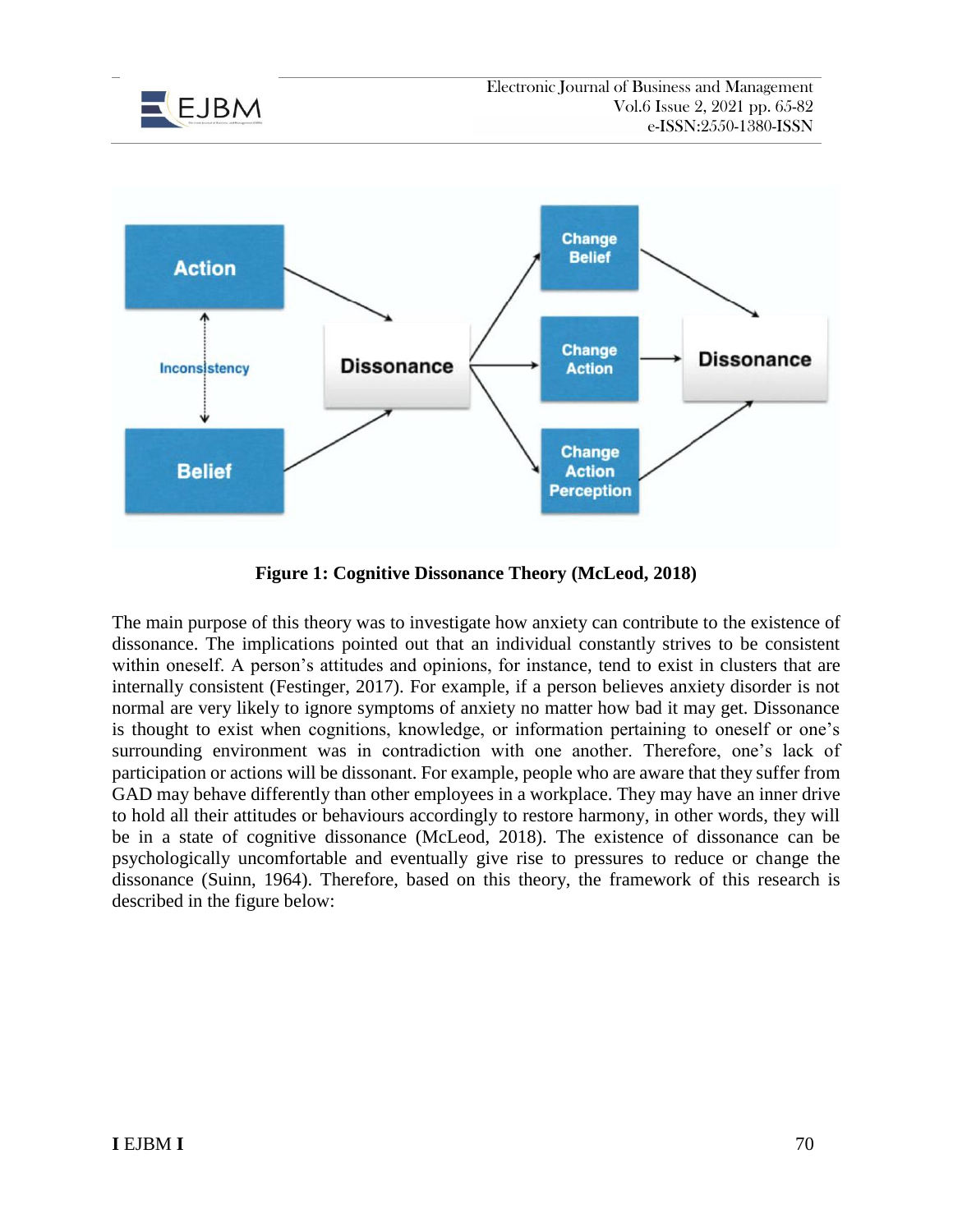



**Figure 2: Research Framework (Source: developed for the research)**

**Hypothesis 1:** There are mild, moderate and severe cases of generalised anxiety disorder cases among female employees in Kuala Lumpur

**Hypothesis 2:** There is a significant relationship between the prevalence of generalised anxiety disorder and job performance of female employees in Kuala Lumpur

# **3.0 Research Methodology**

This paper seeks to explore the prevalence of GAD among female employees in Kuala Lumpur. This study adopts a quantitative method using primary data gathered using a self-administered questionnaire. According to the Department of Statistics Malaysia (2017), the population of female in Kuala Lumpur in the year 2016 was marked at 0.87 million, with the labour force participation rate recorded at 57%. Due to limitation in resources, data was gathered from a total of 128 female employees in three different organisations in Kuala Lumpur. As such, the limited size of the sample used for this study may produce inadequate data to represent the actual population of female employees in Kuala Lumpur.

A questionnaire built upon GAD-7 (developed by Spitzer et al., 2006) and Adaptive Performance Scale (developed by Pulakos et al., 2000) is used as research instrumentation of this study. Although, a questionnaire is relatively a fast and cheap method to obtain data (Hurry, 2014), there is an increased risk of getting incomplete and bias responses from the sample due to their readiness and integrity while participating in the study. Various internal and external factors (such as physical health, stress and environment) in which the researcher has no direct control, may

## **I** EJBM **I** 71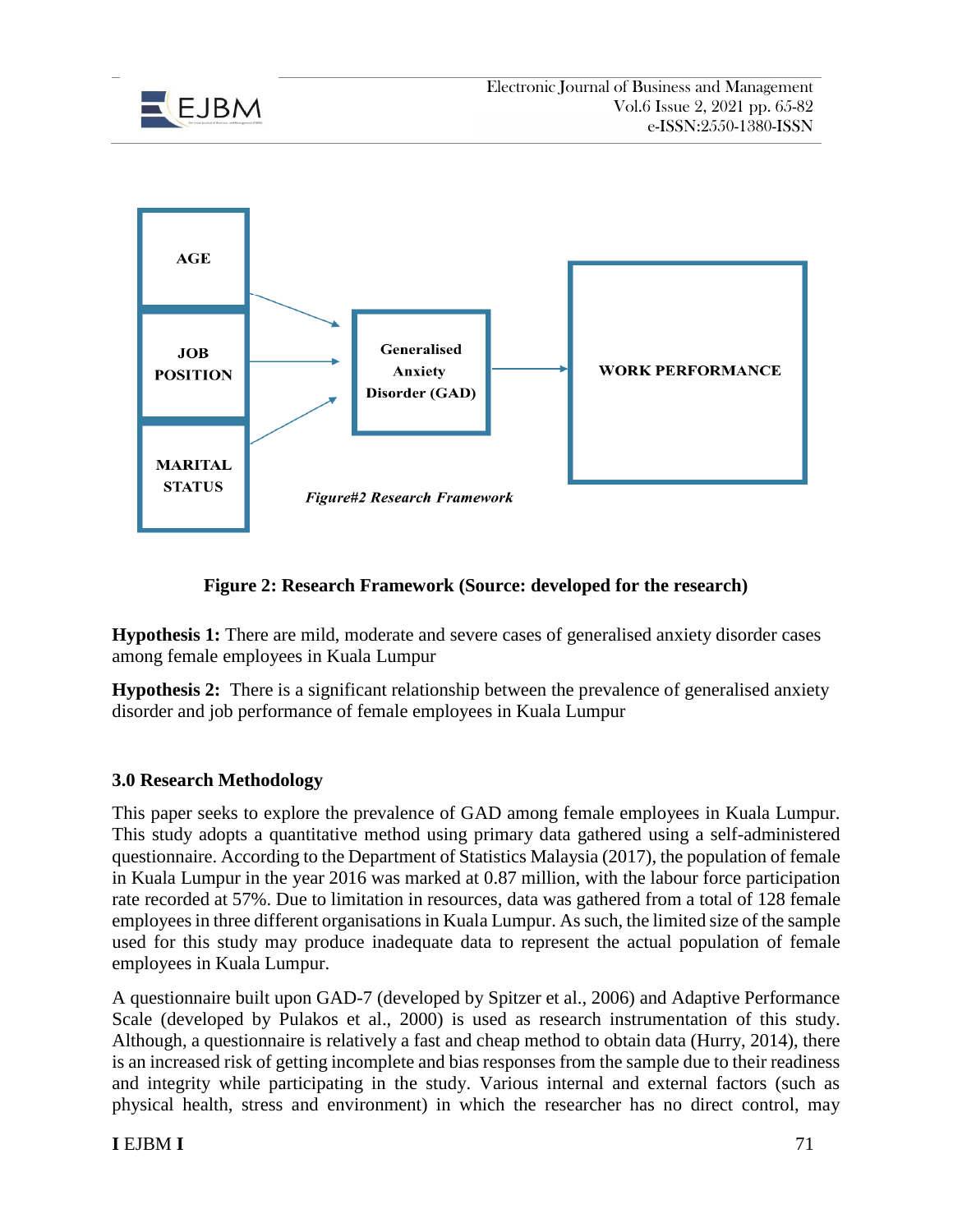

influence the responses provided by samples, As such, data collected may not indicate the actual prevalence of GAD among the female employees studied, and also their job performance.

### **4.0. Data Analysis**

#### **4.1 Demographic Analysis**

A total of 128 responses were collected from female employees working in Kuala Lumpur and the demographics findings are summarised as below:

**Table 1: Summary of Demographics**

| Demographics           |                                | Frequency | Total % |
|------------------------|--------------------------------|-----------|---------|
|                        |                                |           |         |
|                        |                                |           |         |
| Age                    | 18-30                          | 51        | 39.8    |
|                        |                                |           |         |
|                        |                                |           |         |
|                        | $31 - 40$                      | 37        | 28.9    |
|                        |                                |           |         |
|                        |                                |           |         |
|                        |                                |           |         |
|                        | 41 above                       | 40        | 31.3    |
|                        |                                |           |         |
|                        |                                |           |         |
| <b>Marital Status</b>  | <b>Single or Never Married</b> | 55        | 42.9    |
|                        | Married                        | 63        | 49.2    |
|                        | Divorced/Widowed/Separated     | 10        | 7.9     |
| <b>Education Level</b> | Up to Bachelor's Degree        | 55        | 42.4    |
|                        | Master's Degree                | 59        | 46.4    |
|                        | PhD                            | 14        | 11.2    |
| <b>Job Position</b>    | Entry Level - Intermediate     | 22        | 16.8    |
|                        | <b>First Level Management</b>  | 27        | 20.8    |
|                        | Mid-Level Management           | 42        | 32.8    |
|                        | Senior/Top Level Management    | 37        | 29.6    |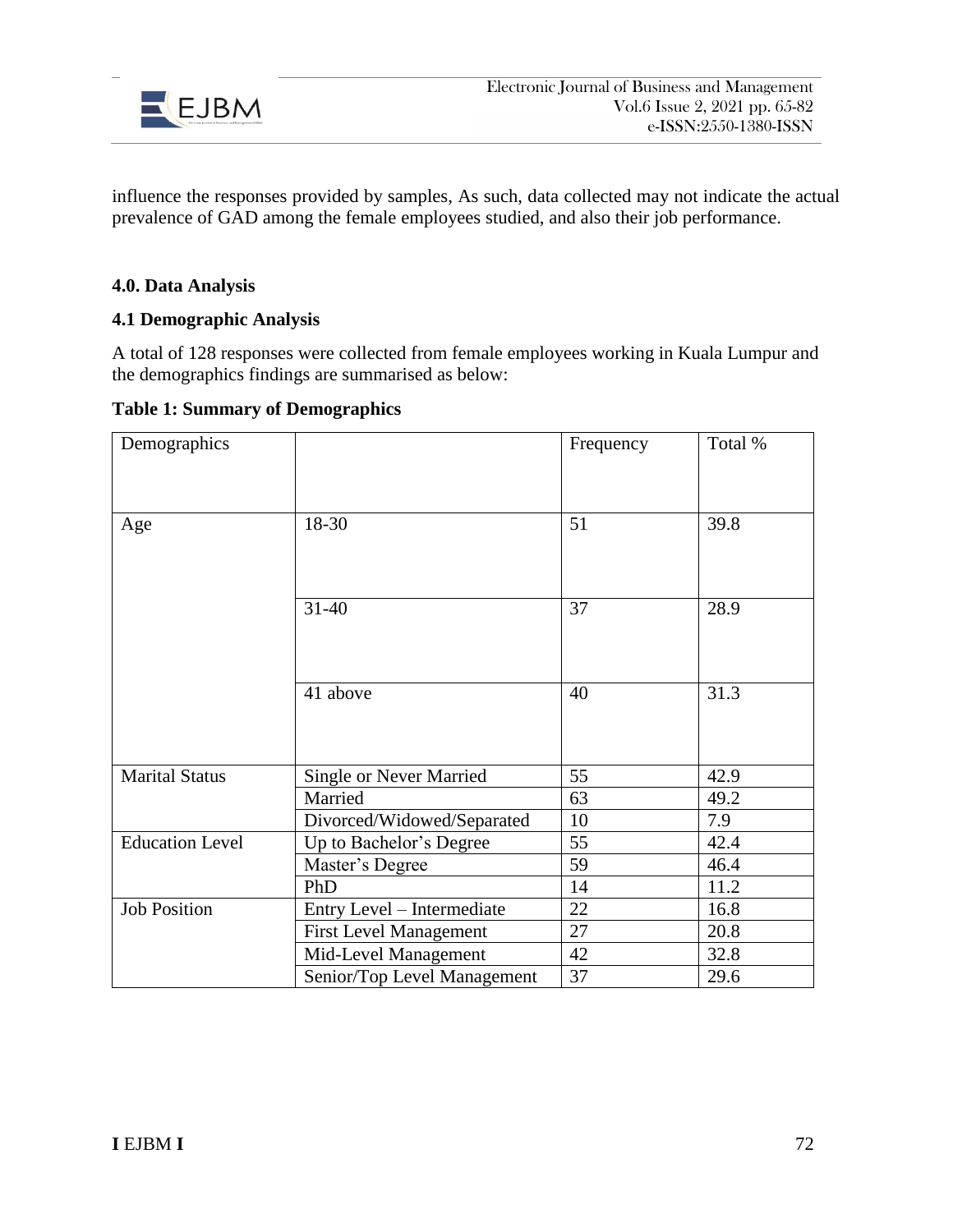

#### **4.2 Prevalence of GAD among female employees**

According to Figure 3 below, about 87.2% of the respondents answered with a 'Yes' when they were asked if they suffered from symptoms of GAD such as frequent anxiety attacks, headaches, sleeplessness, indigestion, continual tiredness, et cetera. That makes up the majority of the respondents with a total of 111 of them agreeing that they do suffer from anxiety. Only about 12.8% said they do not suffer from any of the mentioned symptoms.



**Figure 3: Prevalence of GAD (Developed for Research)**

The next part of the questionnaire focused on some of the major symptoms of GAD, which people suffering from and experience most frequently. The questions were scaled from 1 to 5, where 1 is not at all and 5 being nearly every day.

**Table 2: Summary of Prevalence of GAD**

| Frequency in Percentage (%)<br><b>Statement</b> | Not at all | Several<br>days | Neutral | More<br>than half<br>the days | Nearly<br>everyday |
|-------------------------------------------------|------------|-----------------|---------|-------------------------------|--------------------|
|                                                 |            |                 |         |                               |                    |
| Feeling nervous, anxious or on                  | 2.4        | 12              | 16      | 46.6                          | 23.3               |
| edge                                            |            |                 |         |                               |                    |
| Worry too much about different                  | 3.2        | 7.2             | 18.4    | 37.6                          | 33.6               |
| things                                          |            |                 |         |                               |                    |
| Trouble relaxing                                | 3.2        | 12              | 18.4    | 40                            | 26.4               |
| Easily annoyed or irritated                     | 5.6        | 8.1             | 21.8    | 41.1                          | 23.4               |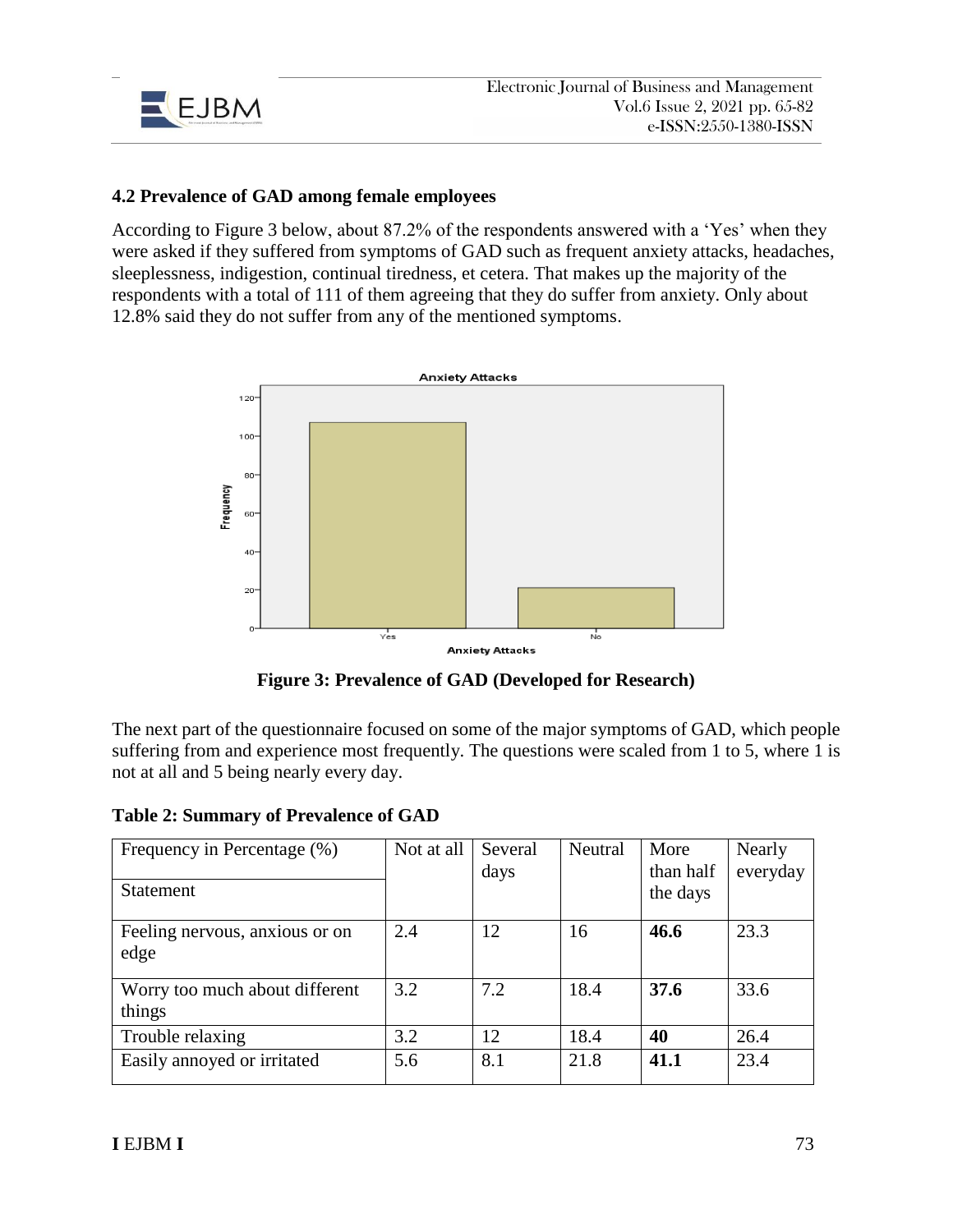

### **4.3 GAD and Job Performance**

Once the prevalence of GAD was sorted out, the next part of the questionnaire sought out to find whether the symptoms of GAD affected basic tasks of those female employees carried out at work every day and the severity of it. The next questions are based on severely female employees in Kuala Lumpur with GAD and how much control they have over their job performance. The questions are designed as linear scales of 1 to 5, where 1 represented not at all and 5 represented very severely.

| Frequency in Percentage (%)                 | Not at         | Sometimes | Neutral | Severe | Very     |
|---------------------------------------------|----------------|-----------|---------|--------|----------|
| <b>Statement</b>                            | all            |           |         |        | Severely |
| GAD affect planning out of daily<br>tasks   | 5.6            | 12.9      | 23.4    | 32.3   | 25       |
| GAD affect decision-making in<br>job        | 6.5            | 6.5       | 18.5    | 42.7   | 25       |
| GAD affect relationship with co-<br>workers | $\overline{A}$ | 12.1      | 22.6    | 35.5   | 25       |
| GAD affect relationship with<br>supervisors | 4.8            | 11.3      | 25      | 32.3   | 25.8     |
| GAD affect communication at<br>work         | $\overline{4}$ | 7.3       | 16.9    | 43.5   | 27.4     |
| GAD affect ability to concentrate           | 5.6            | 12.9      | 14.5    | 41.9   | 24.2     |

#### **Table 3: Summary of GAD and Job Performance**

#### **4.4 Correlation between GAD and job performance**

The correlation coefficient, in this case, is 0.584, meaning that there is a significant positive relationship between GAD and Job Performance.

| <b>Correlations</b> |  |
|---------------------|--|
|                     |  |

|                |                     | GAD         | Job<br>Performance |
|----------------|---------------------|-------------|--------------------|
| GAD            | Pearson Correlation |             | $.584^{**}$        |
|                | Sig. (2-tailed)     |             | .000               |
|                | N                   | 128         | 127                |
| JobPerformance | Pearson Correlation | $.584^{**}$ |                    |
|                | Sig. (2-tailed)     | .000        |                    |
|                | N                   | 127         | 127                |

\*\*. Correlation is significant at the 0.01 level (2-tailed).

#### **Figure 4: Correlation between GAD and Job Performance**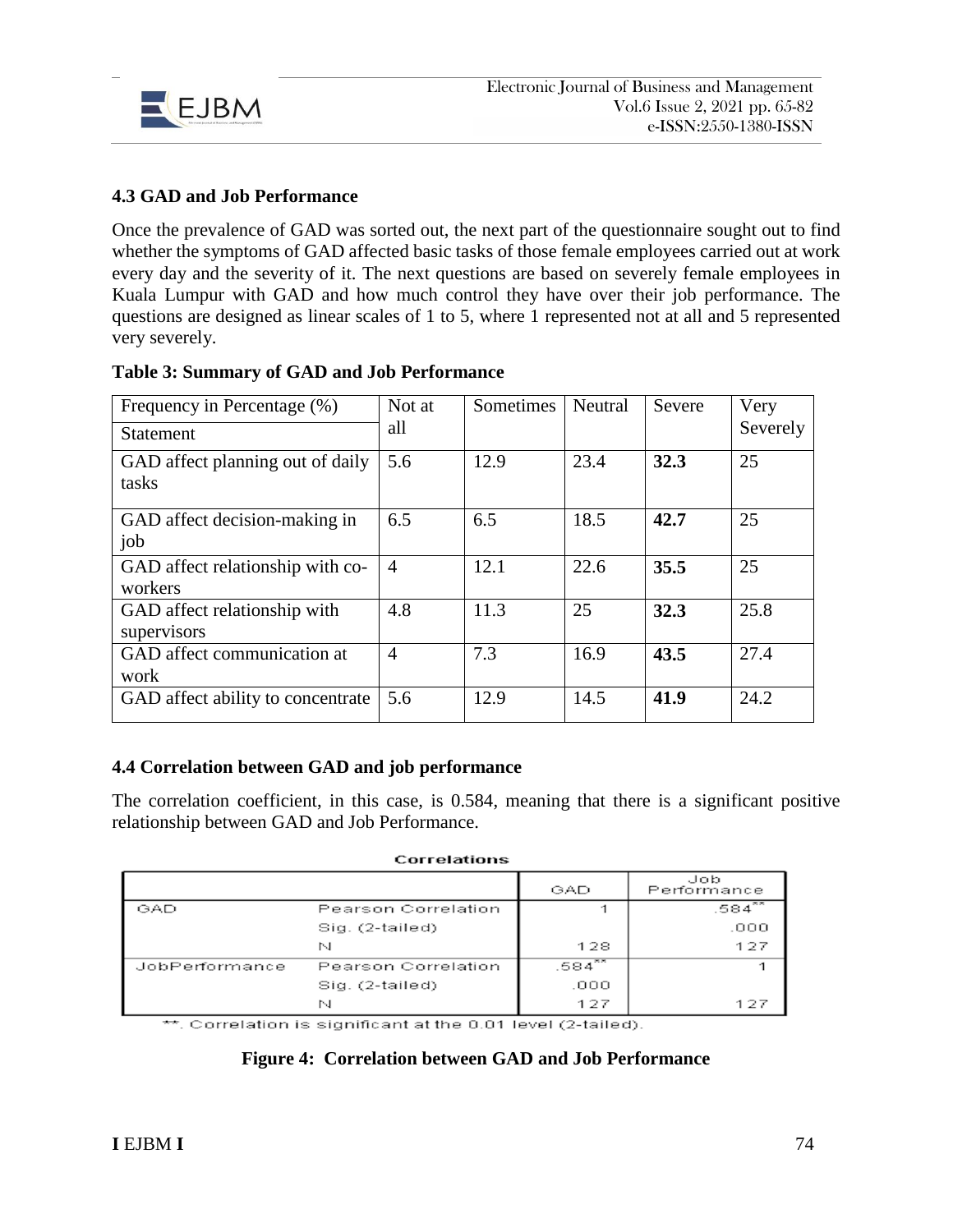

#### **4.5 Regression Analysis**

Regression is the process of entering all the independent variables in a model so that the results show exactly how well the set of variables may predict the relationship between the dependant variables and the three independent variables (Pallant, 2013). Therefore, to test the hypothesis, a significant level of 5% is used. According to the table above, R represents the correlation efficient and it indicates the strength of the relationship between the dependant variable, i.e. Job Performance and the independent variables such as age, marital status, job position and GAD. The value of R, in this case, is 0.682 which proves that there is a strong relationship amongst the dependant and independent variables. R Square shows a value of 0.465, which implies that 47% of the variance in job performance is explained by the independent variables. This can be considered a reliable result.

| Model Summary <sup>o</sup> |      |          |                      |                               |  |  |
|----------------------------|------|----------|----------------------|-------------------------------|--|--|
| Model                      |      | R Square | Adjusted R<br>Square | Std. Error of<br>the Estimate |  |  |
|                            | 682ª | .465     | .448                 | .59406                        |  |  |

a. Predictors: (Constant), Job Position, Age, GAD, Marital Status

b. Dependent Variable: JobPerformance.

|--|

| Model |            | Sum of<br>Squares | df  | Mean Square |        | Sig.              |
|-------|------------|-------------------|-----|-------------|--------|-------------------|
|       | Regression | 27.463            |     | 27.463      | 64.705 | .000 <sup>a</sup> |
|       | Residual   | 53.054            | 125 | .424        |        |                   |
|       | Total      | 80.517            | 126 |             |        |                   |

a. Predictors: (Constant), GAD

b. Dependent Variable: JobPerformance

#### **Figure 5: Summary of Regression**

#### **5.0 Summary of Findings**

The objective of this section was to examine if female employees experienced symptoms of GAD at work. To do so, there were 3 questions asked related to this including, what were the factors that triggered their anxieties every day. This followed by a question that also asked what helped them keep their anxiety attacks in check, which will be further used as recommendations. Out of all the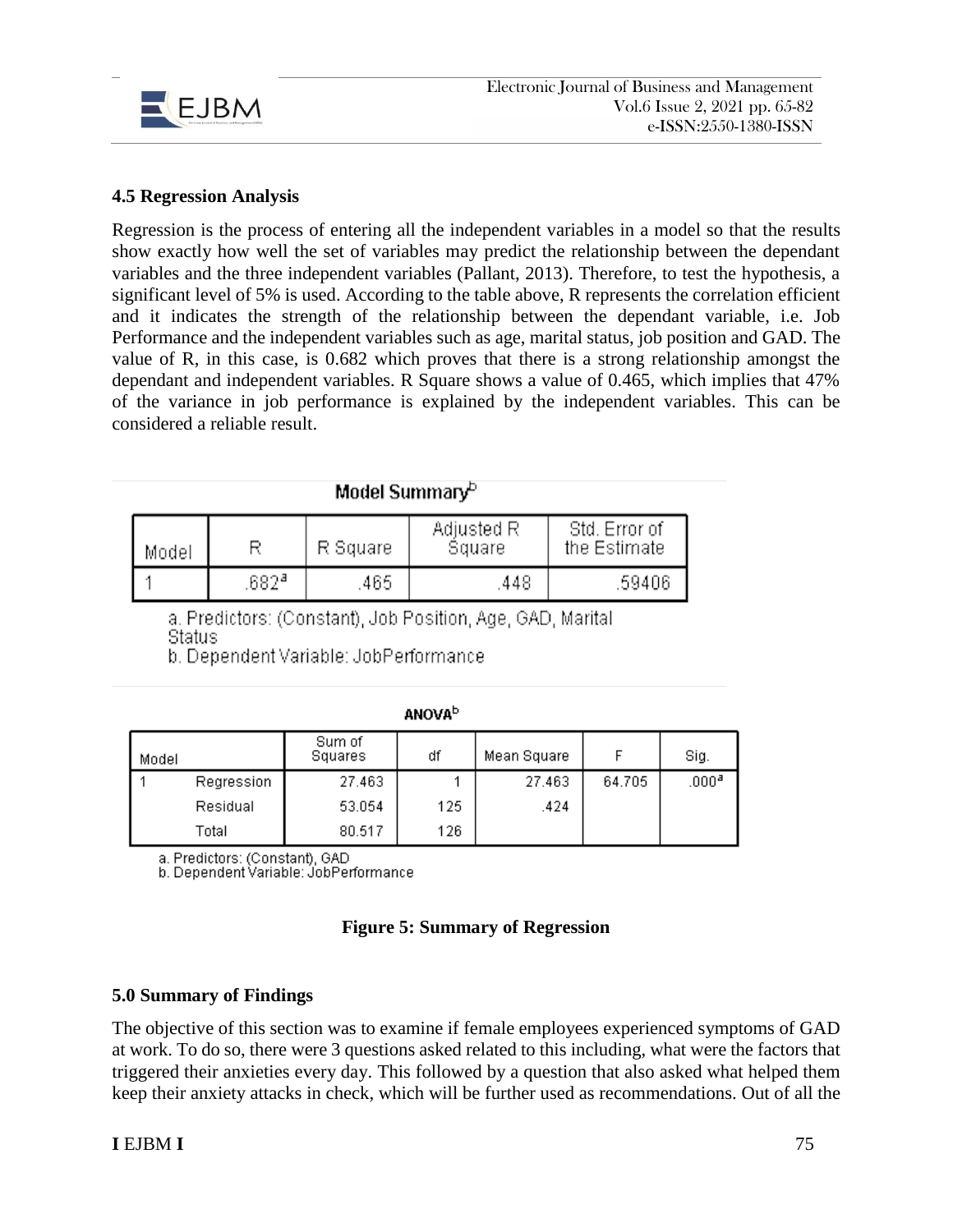

respondents, 87.2% agreed that they indeed suffer from symptoms of GAD. Thus verifying previous research done on the issue where National Health and Morbidity Survey (2011) indicated a 2.2% prevalence of GAD for a population of 206,651 Malaysian female aged 16 and above. Maideen et al. (2015) revealed that 77% of 1455 females aged 18 and above that were studied had GAD. Therefore, proving that anxiety is the most common mental health disorder among people. It is characterised by feelings of tension and worrying thoughts (Maideen et al., 2015). In addition, women are harmed the most from anxiety disorders, especially at the ages 25-29. The annual years of healthy life lost per 100,000 people from anxiety disorder in Malaysia increased 12.8% since the year 1990, which is an average of 0.6% a year (Healthgrove, 2017).

**Hypothesis 1:** There are mild, moderate and severe cases of generalised anxiety disorder among female employees in Kuala Lumpur

The goal of this section was to find out how frequently female employees suffered from symptoms of GAD at work to shed light on the fact that it is indeed difficult to carry out work tasks at work with the frequent feeling of nervousness, excessive worrying, irritable et cetera. Results revealed that the majority of the female employees did feel nervousness, annoyed and excessive worry nearly every day at the workplace. Hence, based on the findings hypothesis 1 is accepted.

**Hypothesis 2:** There is a significant relationship between the prevalence of generalised anxiety disorder and job performance of female employees in Kuala Lumpur.

The final section of the questionnaire focused on finding out how GAD some basic functions at work that included decision making, communications, relationship with co-workers as well as supervisors, et cetera. The majority of the respondents agreed that they found it severely difficult to communicate at the workplace follow by some who expressed that they also felt severe difficulty in planning out tasks or making a decision or even concentrating on a particular task. Also, the respondents agreed that it did affect their relationship with co-workers and supervisors severely every day. Thus proving the fact that anxiety has been associated with a number of negative outcomes, including decreased work productivity (Kessler & Frank, 1997), impaired work, family, and social functioning (Olfson et al., 2000), physical disability (Brenes et al., 2005) and even mortality (Brenes et al., 2007). The correlation coefficient between GAD and Job performance is 0.584, meaning there is somewhat a relationship between the two factors. In addition, the overall regression value showed a significant value of 0.682. Therefore hypothesis 2 is accepted.

#### **6.0 Conclusion**

Anxiety is often overlooked, even though it is a common problem. Thousands of Malaysians deal with GAD or maybe some severe symptoms of it daily, yet very few have an actual anxiety disorder diagnosis. The general objective of this study was to determine whether GAD does affect job performance of female individuals in Kuala Lumpur. The study found that about 87% of female employees did suffer symptoms of GAD that interfered with their performance at work and almost all of them agreed that they had anxiety or panic attacks frequently. Unfortunately, employees may oftentimes feel uncomfortable or even afraid to speak up. While many of the ones who suffer from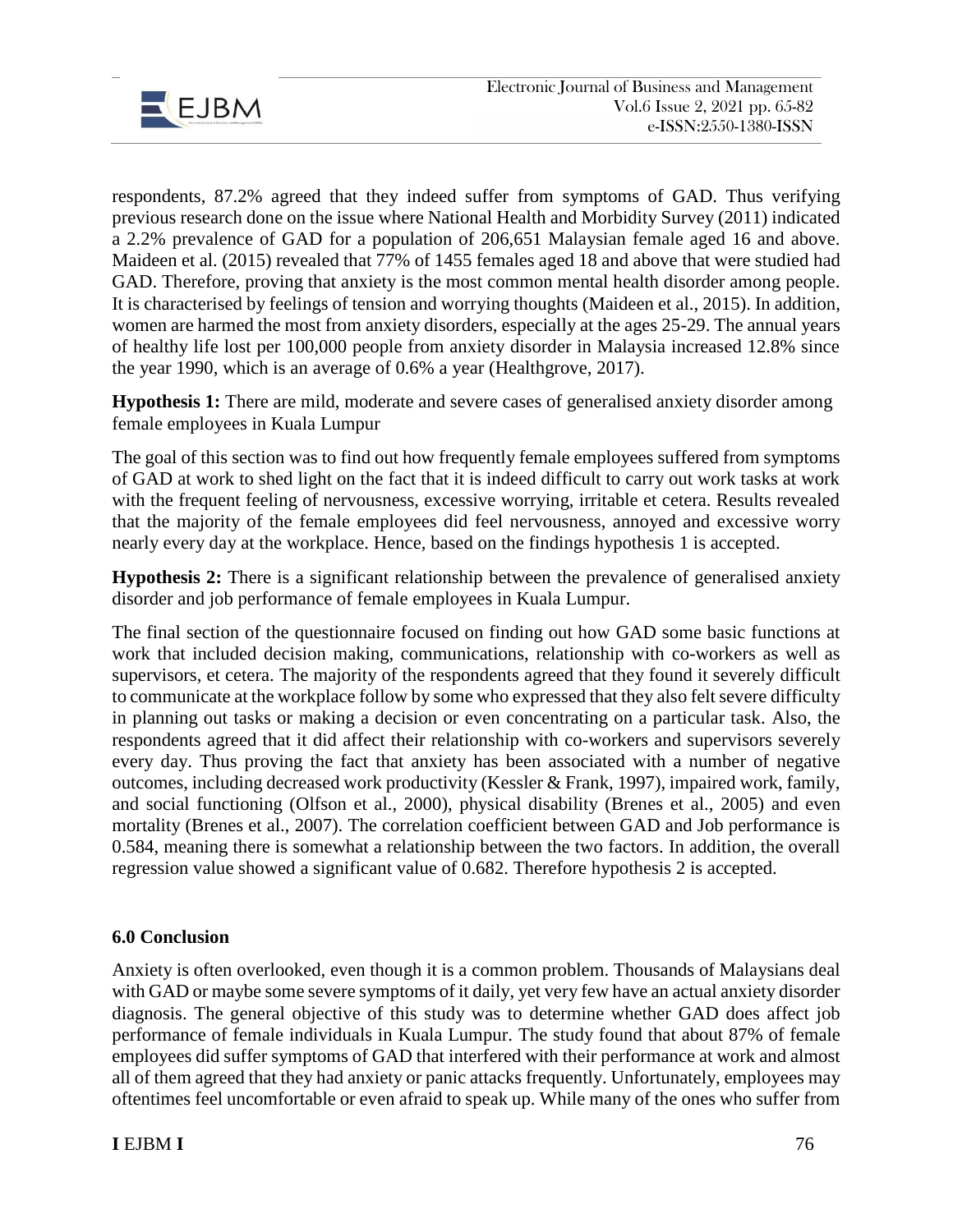

anxiety had shared with their employers about their condition, there remains a lot who did not fear their chances of promotion would be in jeopardy (Jones, 2017). Therefore, some recommendations include, to keep lines of communication open, and encourage employees to take advantage of employee benefits. This may include a company offering exercise or psychotherapy programs as these are one of the best ways to decrease anxiety. In recent studies, it has been found that companies that offered either telephone or in-person psychotherapy resulted in increased job satisfaction and employee retention (Jones, 2017). Employees, especially females who received therapy improved productivity by 2.6 hours each week and were more likely to remain in their jobs. This shows that if a company spends towards mental health, their investment will pay off (Bizjournals, 2017).

The research is focused on investigating the relationship between GAD and job performance among female employees in Kuala Lumpur. Sampling is confined to three selected employers due to time and resource constraint. Therefore, the research does not involve a population of female employees from all organisations in Kuala Lumpur. The objective of the research is measured by GAD-7 questionnaire and assessment of their job performance. GAD-7 is a self-administered screening tool and on the measure of GAD, based on the presence of several symptoms that are experienced by the female employee within the two weeks before the study. However, a more reliable diagnosis of GAD must be done by a mental health consultant or physician based on examinations of the employees' physical and mental state that accompany the symptoms which persist for more than six months. As the research undertaken is not a clinical observational study, self-screening rather than the clinical diagnosis of GAD is preferred. Participating in this research would provide an opportunity for the employees to screen themselves for symptoms and severity of GAD. Following this, employees with mild, moderate and severe GAD may seek medical assistance and get treated accordingly.

Besides, factors contributing to GAD among the employees are not studied in this research, as it may involve a complex interaction of various biological and environmental aspects. Thus, it is difficult to determine the specific factor(s) that lead to anxiety in the female employees per se. Furthermore, the researcher is more inclined in investigating the consequences of GAD, rather than identifying its causes.

As for the employer, data collected from the Job Adaptability Scale is particularly important to identify employees that need support from the management to overcome the effects of GAD on their job performance. Many accommodation strategies can be implemented by management to help employees cope with symptoms of anxiety disorders such as flexibility in job schedule and duties, training, modification of environmental factors and self-supervision opportunities. These strategies help to reduce absenteeism and presenteeism among employees, which are by far, the most common problem occurring in organizations with employees suffering from anxiety disorders (Harder et al., 2016).

Apart from employers and employees, the outcome of this research would also benefit the government. With early intervention of GAD, women employees would be able to sustain their productivity, which contributes towards the economic growth of the country, indirectly. Future researchers, on the other hand, shall find the outcome of this research useful as a reference for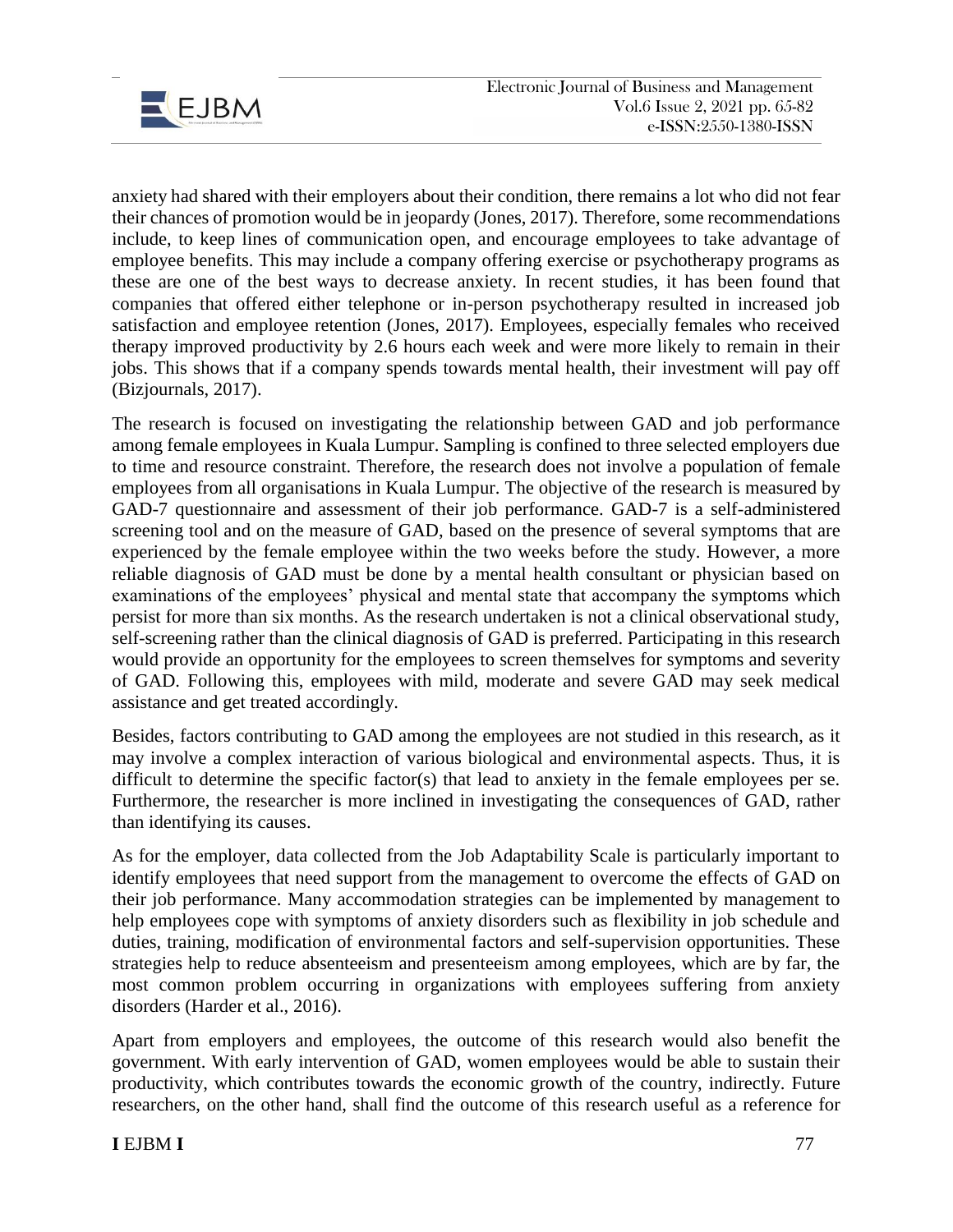

further investigations on GAD among Malaysians, particularly women. They can utilise the findings of this research to extrapolate similar researches in the field.

#### **7.0 References**

- Arumugam.T (2016). One in three M'sian adults struggling with mental health issues. New Straits Times [ONLINE]. Available at: https://www.nst.com.my/news/2016/09/176013/one-three-msianadults-struggling-mentalhealth-issues [Accessed 5 January 2018]
- Ballenger J, Davidson J, Lecrubier Y, Nutt D, Borkovec T, Rickels K, Stein D, Wittchen H (2001) 'Consensus statement on generalized anxiety disorder from the International Consensus Group on Depression and Anxiety', *J Clin Psychiatry, vol.* 62, pp. 53–58
- Borman, WC & Motowidlo, SJ (1993) 'Expanding the Criterion Domain to Include Elements of Contextual Performance', in N. Schmitt and W. Borman (eds), *Personnel Selection in Organizations*. New York: Jossey-Bass, pp. 71-98
- Brenes GA, Guralnik JM, Williamson JD, Fried LP, Simpson C, Simonsick EM (2005) 'The influence of anxiety on the progression of disability' *J Am Geriatr Soc*. vol.53, no.1, pp.34–39.
- Brenes GA, Kritchevsky SB, Mehta KM, Yaffe K, Simonsick EM & Ayonayon HN (2007) 'Scared to death: Results from the Health, Aging, and Body Composition study', *Am J Geriatr Psychiatry*, vol.15, no.3, pp. 262–265.
- Bullock, R (2013). 'Job Performance (what it is, what it's not)' [Online]. Scrontrino Powell. Available from: [http://www.scontrino-powell.com/2013/job-performance-what-it-is](http://www.scontrino-powell.com/2013/job-performance-what-it-is-what-its-not/)[what-its-not/.](http://www.scontrino-powell.com/2013/job-performance-what-it-is-what-its-not/) [Accessed on: 18th November 2017]
- Cheng, EWL, Li, H & Fox, P (2007) 'Job Performance Dimensions for Improving Final Project Outcomes', *Journal of Construction Engineering & Management*, pp. 592-599
- CultureIQ (2018). Understanding Job Performance in your Company [Online]. Culture IQ. Available: https://cultureiq.com/what-is-job-performance/ [Accessed: 12 February 2018]
- Deadrick DL & Gardner DG (2000) 'Performance distribution : Measuring employee performance using total quality management principles', *Journal of Quality Management*  , vol. 4, no.2, pp. 225-241
- Department of Statistics Malaysia (2017). Available: https ://www.dosm.gov.my. [Accessed on 27th November 2017]
- Economic Planning Unit Malaysia (2015). *Eleven Malaysian Plan 2016-2017*. [Online]. RMK11. Available from:<http://rmk11.epu.gov.my/book/eng/Elevent-Malaysia-Plan/> RMKe-11%20Book.pdf. [Accessed: 15 February 2018]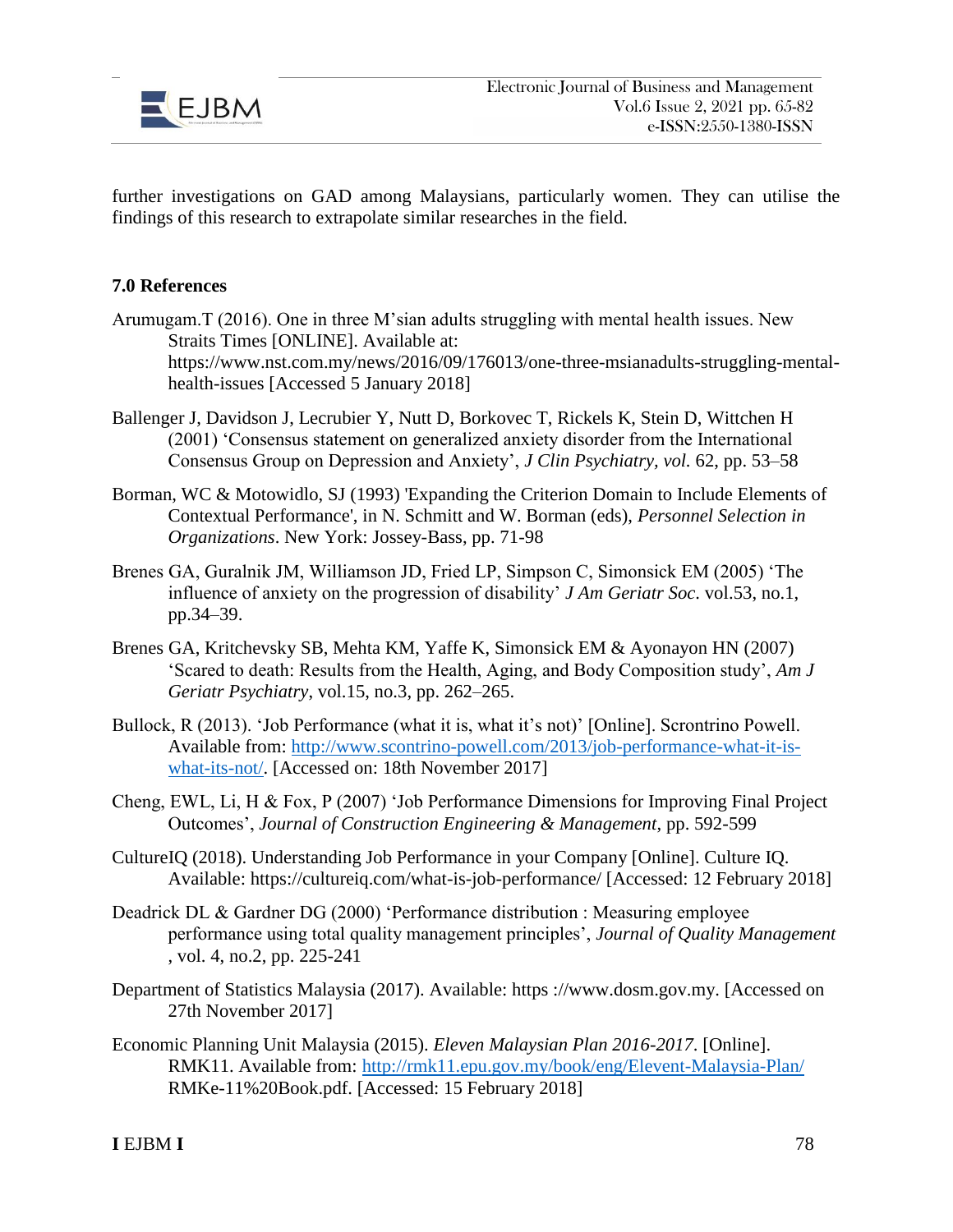

- Edwards, JE & Morrison, RF (1994) 'Selecting and classifying future naval officers: The paradox of greater specialization in broader areas. In Ramsey, MG, Walker,CB & Harris, HJ (Eds). *Personnel selection and classification*. NJ: Lawrence Erlbaum Associates
- Gliatto, MF (2000) 'Generalized Anxiety Disorder' [Online] *Am Fam Physician,* vol.62, no.7, pp. 1591-1600. Available at: http://www.aafp.org/afp/2000/1001/p1591.html [Accessed: 20 November 2017]
- Festinger, L (2010). . *A Theory of Cognitive Dissonance* [Online]. New York: Row, Peterson. Available: *https://www.tandfonline.com/doi/ref/10.1080/00221309.1965.9711258?scroll=top* [Accessed: 15 April 2018]
- Goodman, J (1994) 'Career adaptability in adults: A construct whose time has come. *The Career Development Quarterly*, vol.43, pp. 74-84
- Gale, C.K. and Millichamp, J. (2011) Generalised anxiety disorder. [ONLINE] *BMJ clinical evidence.* Available at: https://www.ncbi.nlm.nih.gov/pmc/articles/PMC3275153/ [Accessed: 27 January 2018]
- Goodwin R & Stein M (2002) 'Generalized anxiety disorder and peptic ulcer disease among adults in the United States' *Psychosom Med*, vol.64, pp. 862–866
- Grigsby A, Anderson R, Freedland K, Clouse R & Lustman P (2002) 'Prevalence of anxiety in adults with diabetes: a systematic review', *J Psychosom Res*, vol. 53, pp. 1053–1060
- Healthgrove (2017). Anxiety Disorders in Malaysia. [Online]. Available at: http:// global-disease-burden.healthgrove.com/l/62272/Anxiety Disorders-in-Malaysia [Accessed: 6 January 2018]
- Hesketh, B & Neal, A (1999) 'Technology and Performance', in DR Ligen and ED Pulakos (Eds), *The Changing Nature of Performance: Implications for Staffing, Motivation, and Development*. San Francisco: Jossey-Bass, pp. 21-55.
- Hose. C (2017). What is the definition of Job Performance [Online]. Biz fluent. Available: https://bizfluent.com/info-7856570-definition-job-performance.html. [Accessed: 24 February 2018]
- Howell HB , Brawman-Mintzer O, Monnier J & Yonkers KA (2001) 'Generalized anxiety disorder in women' [Online] *Psychiatr Clin North Am.,* vol.24, no.1, pp.165-78. Available: https://www.ncbi.nlm.nih.gov/pubmed/11225506 [Accessed: 10 November 2017]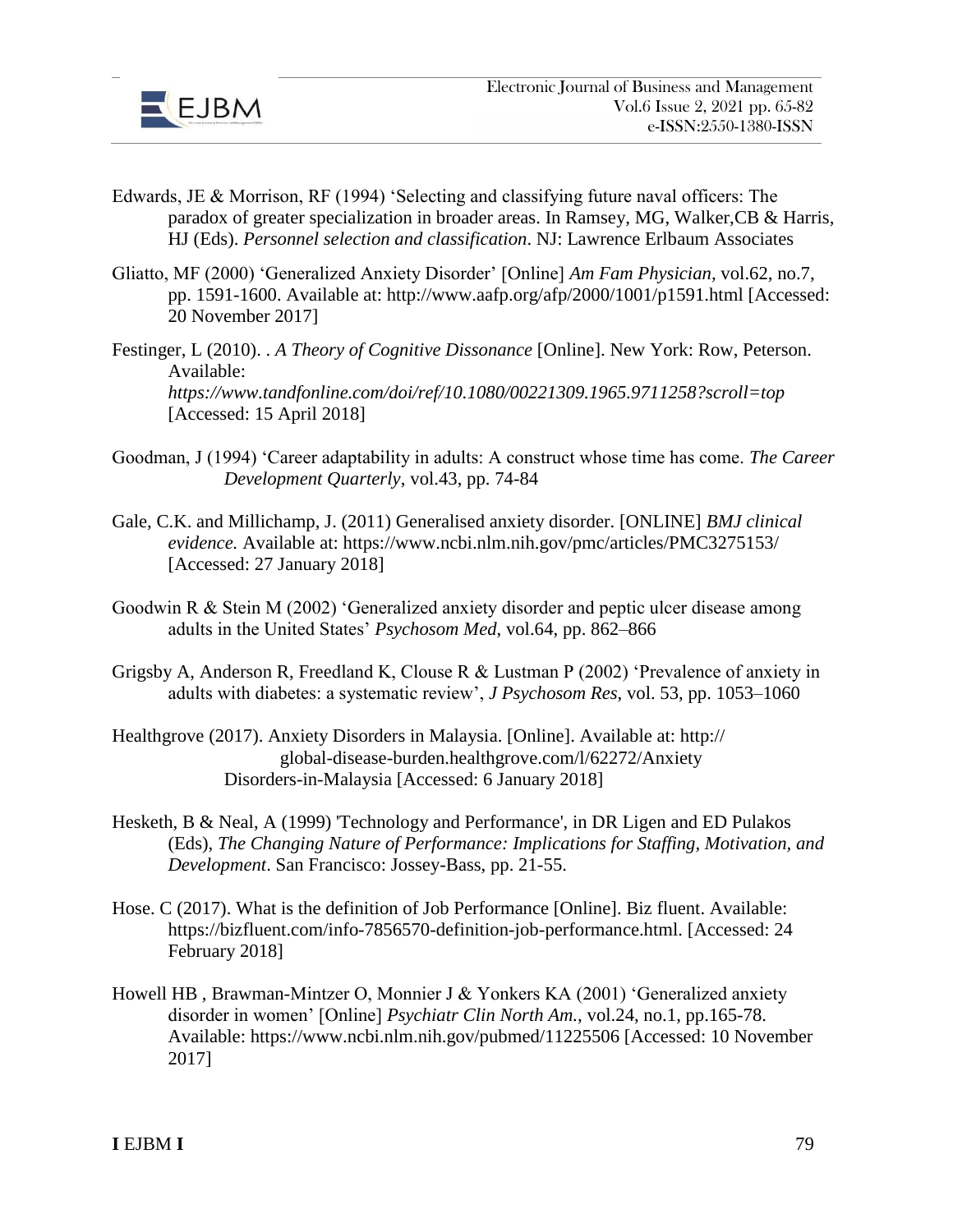

- Jones. C (2017). 'How Anxiety hurts workplace productivity' [Online]. Available at: https://www.bizjournals.com/bizjournals/how-to/growth-strategies/2017/10/how-anxietyhurts-workplace-productivity.html [Accessed: 20 May 2018]
- Kartal, M (2011) 'Challenges and Opportunities in Diagnosis and Management of Generalized Anxiety Disorder in Primary Care' [Online]. Semantics Scholar. Available: https://

pdfs.semanticscholar.org/675e/4d0bdcef9c221c2d28514d8efaa24827475e.pdf. [Accessed: 26th November 2017]

Kennard, J (2017) 'Mild, Moderate or Severe Depression? How to Tell the Difference'[Online]. Health Central. Available at: https://www.healthcentral.com/article/mild-moderate-orseveredepression-how-to-tell-the-difference. [Accessed on : 25th November 2017]

Kermane, MM (2016) ' Psychological Study on Stress among Employed Women and Housewives and Its Management through Progressive Muscular Relaxation Technique(PMRT) and Mindfulness Breathing' [Online]. Available at: https://.www.omisconline.org/open-access. [Accessed on 18th November 2017]

McLeod. S (2018). Cognitive Dissonance [Online]. Simply Psychology. Available: https:// www.simplypsychology.org/cognitive-dissonance.html [Accessed: 10 April 2018]

Kessler RC & Frank RG (1997) 'The impact of psychiatric disorders on work loss days', *Psychol Med. v*ol. 27, no.4, pp. 861–873.

Litmos [2017]. Available at: https://www.litmos.com/training-platform/define-what-isemployee-performance/ [Accessed: 29 January 2018]

Lader, M., 2015. Generalised anxiety disorder. In *Encyclopaedia of Psychopharmacology.* pp. 699-702

Maideen,SFK , Sidik,SM, Rampal, L & Mukhtar , F (2015) 'Prevalence, associated factors and predictors of anxiety: a community survey in Selangor, Malaysia', BMC Psychiatry, vol.15, pp. 262.

Nash-Wright, J (2011) 'Dealing With Anxiety Disorders in the Workplace Importance of Early Intervention When Anxiety Leads to Absence From Work', *Professional Case Management*, vol. 16, no. 2, pp. 55–59

National Health & Morbidity Survey (2011) Institute for Public Health National Health and Morbidity Survey, vol.II, pp.188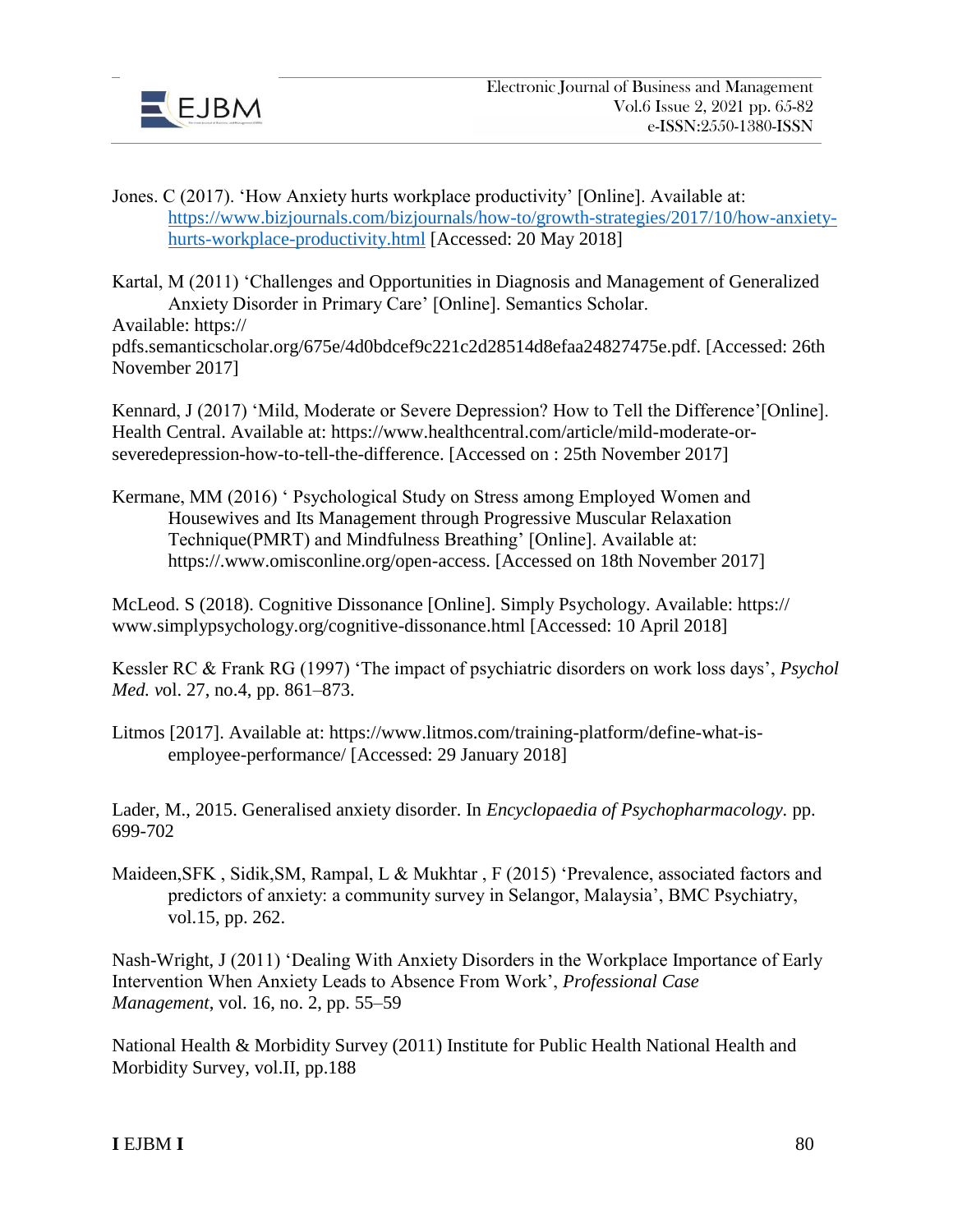

- Noor, NM & Mahudin, MND (2016) 'Work, Family and Women's Well-Being in Malaysia' In Connerley, ML & Wu, J (Eds.), *Handbook in Well-Being of Working Women* , pp. 717– 734, Wiesbaden: Springer-VS.
- Nutt D, de Miguel BG, Davies SJC (2008) 'Phenomenology of anxiety disorders', *Handb Behav Neurosci.,* vol. 17, no.7, pp. 365–393 doi: 10.1016/S1569-7339(07)00017-3
- Olfson M, Shea S, Feder A, Fuentes M, Nomura Y & Gameroff M (2000) 'Prevalence of anxiety, depression and substance use disorders in an urban general medicine practice' *Arch Fam Med*., vol.9, no.9, pp.876–883
- Pallant, J (2013). *SPSS Survival Manual*. 5th ed. England: McGraw-Hill. 160
- Paulesu E, Sambugaro E, Torti T, 2010 Neural correlates of worry in generalized anxiety disorder and in normal controls: a functional MRI study. *Psychol Med*. 40(1):117–124
- Plaisier, I, TF, Beekman, R. De Graaf, JH, Van Dyck, R & Penninx, BWJH (2010) 'Work Functioning in person with depressive and anxiety disorders : the role of specific
- psychopathological characteristics', *Journal of Affective Disorders*, vol. 125, no.1, pp. 198-206
- GAD-7 (2018). Generalised Anxiety Disorder Assessment (GAD-7) [Online]. Patient. Available: https://patient.info/doctor/generalised-anxiety-disorder-assessment-gad-7 [Accessed: 10 March 2018]
- Plaisier, I, De Graaf, R, Bruijn, J & Penninx, B (2012) 'Depressive and anxiety disorders on-the job: The importance of job characteristics for good work functioning in persons with depressive and anxiety disorders' *Psychiatric Research* Doi : 10.1016/j.psychres.2012-07.016.
- Pulakos, ED, Arad, S, Donovan, MA & Plamondon, KE (2000) 'Adaptability in the workplace: Development of a taxonomy of adaptive performance', *Journal of Applied Psychology*, vol.85, pp. 612-624.
- Spitzer RL, Kroenke K, Williams JB, Löwe B. A brief measure for assessing generalized anxiety disorder: the GAD-7. *Arch Intern Med*. 2006;166(10):1092–1097
- Stein, M.B. and Sareen, J., 2015. Generalized anxiety disorder. [ONLINE] *New England Journal of Medicine*, *373*(21), pp.2059-2068.
- Suinn, R. M. 1964. Influence of anxiety on the relationship between self-acceptance and acceptance of others. *J. Consult. Psychol*, 28: 116–119.